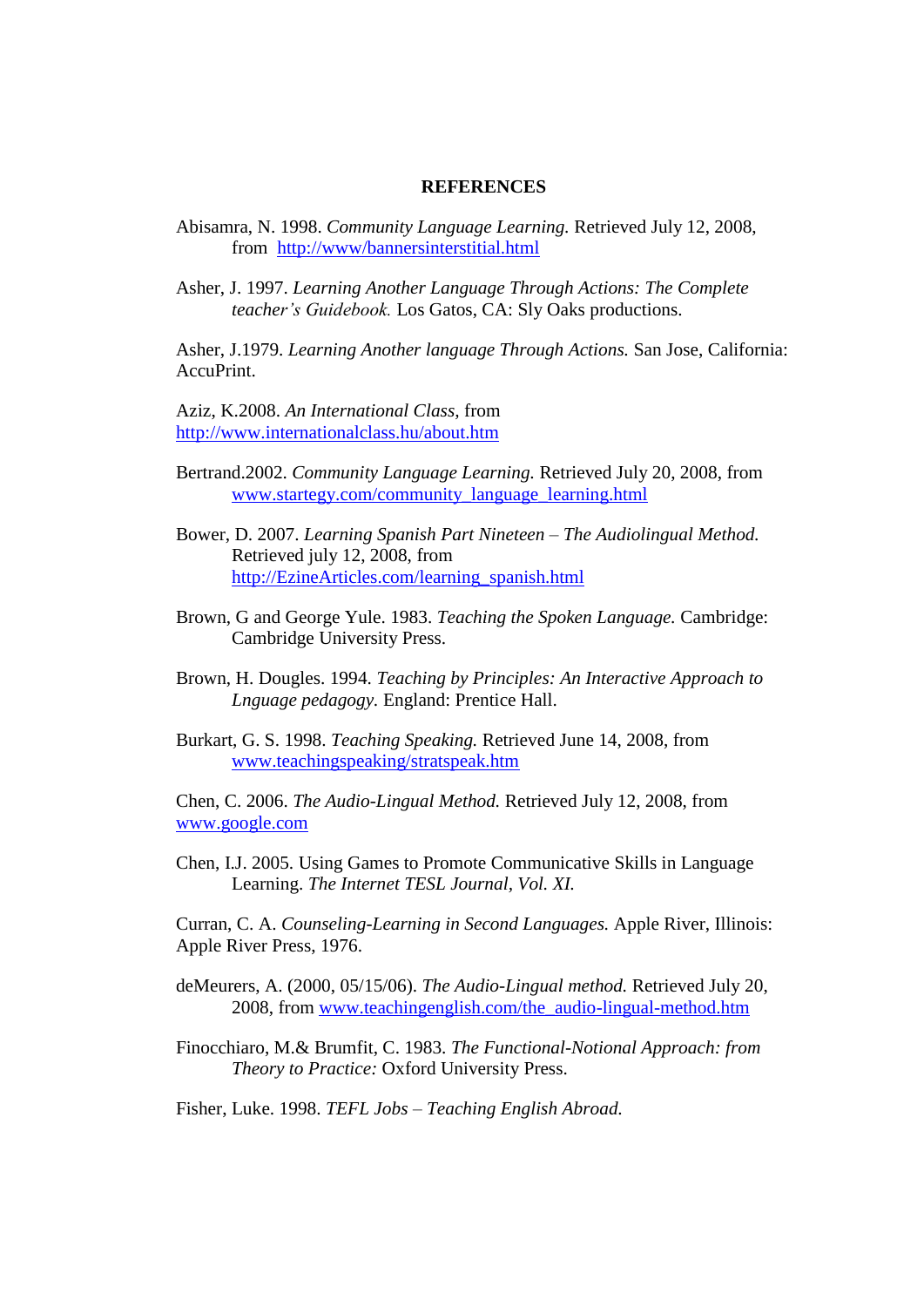Franklin, B.2003. *The Silent Way.* Retrieved June 23, 2008 from [www.google.com](http://www.google.com/)

- Gebhard, J.G. 1997. Teaching English as a Foreign or Second language: a Teacher Self-Development and Methodology Guide. *TESL-EJ, 2.*
- Garcia, D. 2007. *English Conversation Practice.* Retrieved July 12, 2008, from [www.englishconpractice/garcia.com/htm](http://www.englishconpractice/garcia.com/htm)

[http://www.allwords.com/Learning\\_Foreign\\_Languages.php,](http://www.allwords.com/) 2008. Retrieved on July 12, 2008.

[http://www.creativity.com,](http://www.creativity.com/) 2008. Retrieved on July 20, 2000.

[http://www.languagelab.com/en/,](http://www.languagelab.com/en/) 2008. Retrieved on July 17, 2008

[http://www.matefl.com,](http://www.matefl.com/) 2008. Retrieved on July 20, 2008.

[http://www.macmillan.com.mx,](http://www.macmillan.com.mx/) 2008. Retrieved on July 20, 2008.

[http://teachingenglish.com,](http://teachingenglish.com/) 2008. Retrieved July 20, 2008.

[http://wikipedia.com,](http://wikipedia.com/) 2008. Retrieved June 12, 2008.

[http://www.wordnet.rinceton.edu/perl/webwn,](http://www.wordnet.rinceton.edu/perl/webwn) 2008. Retrieved June 12, 2008.

[http://www.WordPress.com,](http://www.wordpress.com/) 2008. Retrieved June 14, 2008.

- Iruio, S. 1990. *Teaching technique.* England: New England Multifunctional resource Center for Language and Culture in Education.
- Jerry l. J and Susan D.L. 1997. Improving Reading: A handbook of Strategies [2nd ed.]. Kendall/Hunt publishing Company.

Johnson, K. and keith M. (eds.). 1981. *Communication in the Classroom.*  Essex:Longman.

- Kelly, C., Kelly, L., Offner, M. & Vorland, B. (2002). Effective Ways to Use Authentic materials with ESL/EFL Students. *The Internet TESL Journal, Vol.VIII.*
- Koba, Naomi, Ogawa, N., and Wilkinson D. 2000. Using the Community Language Learning Approach to Cope with Language Anxiety. *The Internet TESL Journal, Vol. VI.*

Krause, C. A. 1916. *The Direct Method in Modern Languages.* New York: Charles Scribner.